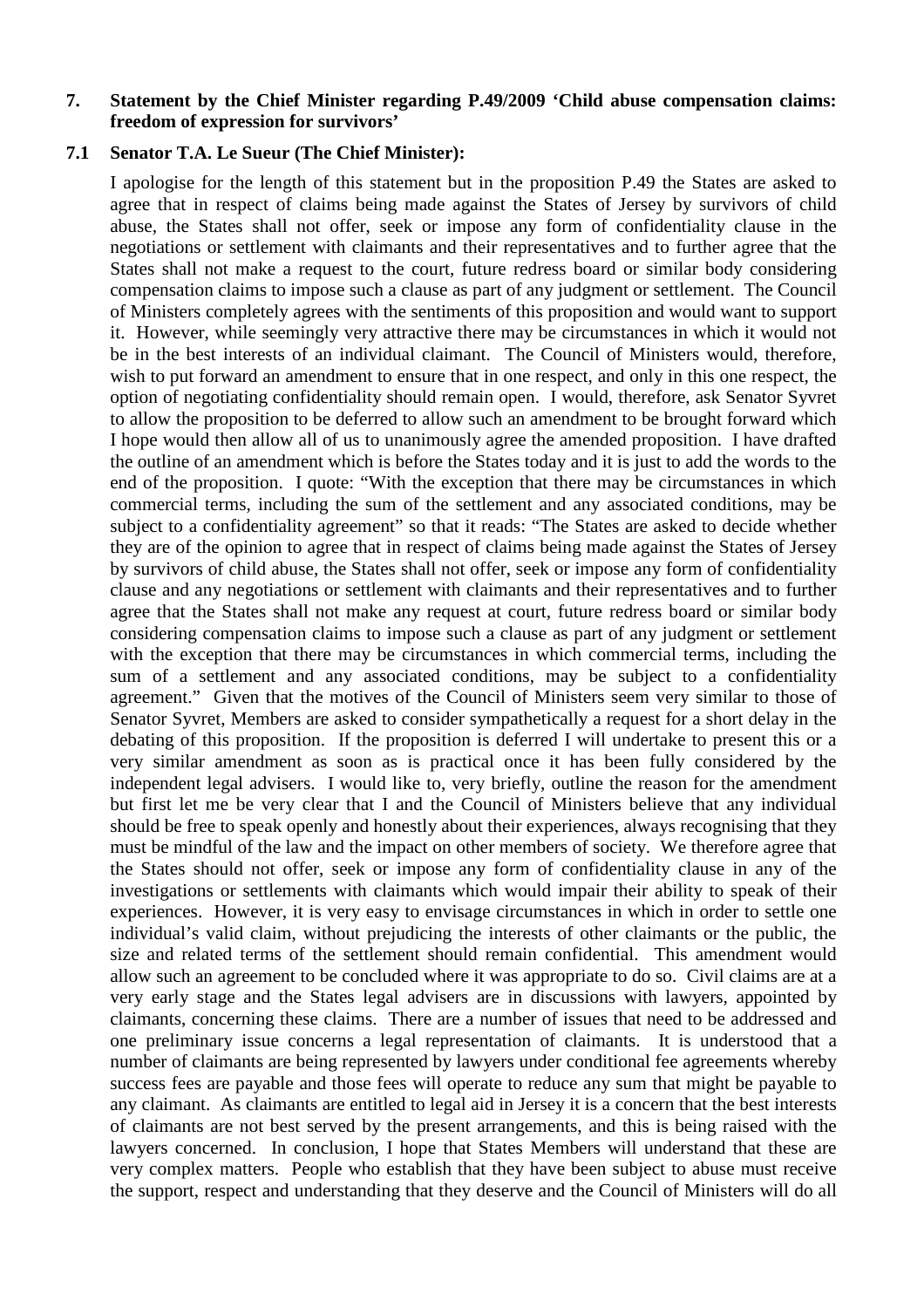in its power to ensure these are delivered. However, we have also to be aware of the wider public interest. I believe that with this very simple amendment, that will not infringe the rights of any individuals, we should be able to achieve that difficult balance. In the short time available we have not been able to take all the necessary advice from our independent advisers and I hope the States Members will allow us the opportunity to ensure that we take the very best decision in everyone's interest. So I hope that Senator Syvret will agree to defer this proposition in order to ensure that the States has the best advice available before we take our decisions. I do not believe that there is any overriding urgency for taking the decision today or probably tomorrow as there are no present restrictions on any claimants' rights to speak freely about their experiences nor is there any intention to impose any such restriction. I hope that we are able to consider this amicably in the best interests of the individuals concerned and their families.

# **7.1.1 Senator S. Syvret:**

I wondered if the Chief Minister could inform the Assembly whether this amendment is going to approval because I can certainly say that if I tabled an amendment of this nature it would be rejected out of hand because the effects of the amendment is to negative a proposition. Quite clearly it is a wrecking amendment designed to basically destroy the effect of the proposition. I certainly will not be accepting this amendment nor will I be willingly agreeing to the deferment of the proposition.

#### **Senator T.A. Le Sueur:**

I do not believe it is a wrecking amendment as the Senator implies. It has approval in principle but, as I have said, it is a draft amendment which has to be subject to legal clearance so I cannot commit at this stage to say that that really has clearance because clearly the Chair cannot finally clear an amendment until they see the final wording of it.

#### **7.1.2 Deputy G.P. Southern:**

That seems to me to be a very confusing statement that the Chief Minister has just made. The fact is he has not addressed the point made by Senator Syvret that this is a negative of the amendment. Will he please address that before I ask him a further question?

# **Senator T.A. Le Sueur:**

In my view and I have sought advice on this, it is not a negation of the proposition. It simply amends one part of it dealing with the financial terms. Other than that the claimants are perfectly at liberty to say what they like, see whom they like, when they like within the normal confines of the law.

#### **7.1.3 Deputy G.P. Southern:**

The final paragraph of his statement says that there are no present restrictions on a claimant's rights to speak freely about their experiences nor any intention to impose such a restriction except if that impinges on the commercial terms that are accepted. It seems to me that the statement itself is a contradiction in terms, would the Minister not agree?

#### **Senator T.A. Le Sueur:**

No, the amendment is not saying or certainly not intending to say that should there be any commercial confidentiality requirement that would restrict the claimants' ability to speak in general terms about their experiences because I am saying that they can still speak freely about their experiences whether or not there is commercial confidentiality on the actual sum of the settlement. That is not in question. That is why I equally say that this is not a negation of the proposition whether the amendment that I am proposing is accepted or rejected does not affect the individuals' rights to speak freely about their experiences.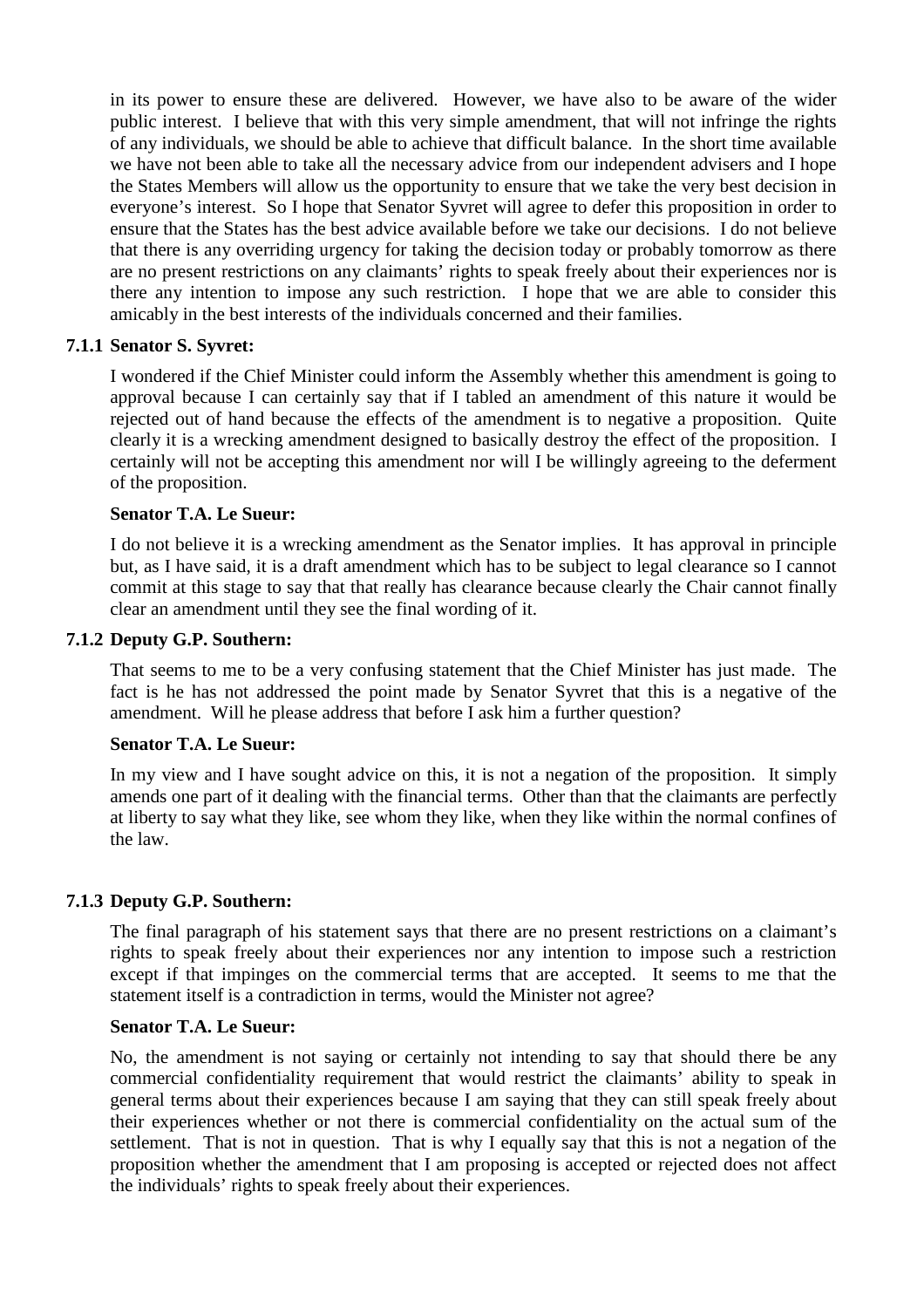#### **7.1.4 Senator B.E. Shenton:**

When I lodged P.1, which was lodged for 2 months, the Council of Ministers made their comment 3 days before the debate. When I lodged the Reg's Skips proposition the Council of Ministers lodged their comment on the same day of the debate. The Chief Minister is now coming here at the last minute with an amendment to a proposition, may I respectfully suggest that the Council of Ministers get their act together and abide by Standing Orders which is quite clear. I would tend to agree with the other speakers that this is a negative amendment and I reluctantly agree with Senator Syvret that it should not be accepted.

#### **Senator T.A. Le Sueur:**

I can only accept and apologise that the fact that these are very late comments. They are late partly because we are also being advised by third party lawyers acting for the Health Department and in a situation like this, where an act is under litigation or the claims as the statement says, are at a very early stage but while we have matters of legal process it is something which has to be done very carefully and, unfortunately, takes a longer time than I would expect. This proposition was lodged 3 weeks ago over which time there has been an Easter recess and I apologise that the first meeting of the Council of Ministers was not until last Thursday. Action took place in the meantime but it was only on Thursday that Ministers gave steer as to which way forward we should go. Certainly, what concerns me is that the alternative to not accepting a short delay is that we will simply have to debate the proposition which I would then be required to oppose even though the syntheses of the proposition are one which I and the Council of Ministers totally endorse.

#### **Senator B.E. Shenton:**

May I just suggest to the Chief Minister that, like the Chairmen's Committee, he has extra meetings for urgent matters.

#### **7.1.5 Connétable D.W. Mezbourian of St. Lawrence:**

Will the Chief Minister explain why he felt it necessary to make a statement on the fact that he intended to bring an amendment to a proposition?

#### **Senator T.A. Le Sueur:**

I think the proposition is down for debate today and there has to be some explanation of why, at this late stage, the Council of Ministers wanted to request a delay in this debate. I could have just stood up at the appropriate time that the Senator was about to propose it and do so. I believe that that would have been discourteous to the House. I believe that by doing it this way I have given, granted, only a little bit of notice but at least some chance for Members to consider the situation and for the Senator himself to consider the situation. I have heard his reaction which I can understand, but I still maintain the position which the Council of Ministers finds itself in of wanting to support the general thrust of Senator Syvret's proposals but being caught on this narrow point of the financial settlement terms.

### **7.1.6 Senator A. Breckon:**

I wonder if the Chief Minister could clarify that the actual point of the amendment is not to prejudice any other case that may be pending, and that is the intent rather than to frustrate anything that Senator Syvret wants to do?

#### **Senator T.A. Le Sueur:**

Yes, I believe that is an important consideration which would come out in the course of the actual debate on the subject itself. Each case needs to be discussed on its merits and one case should not necessarily be regarded as influencing another and if the outcome already determines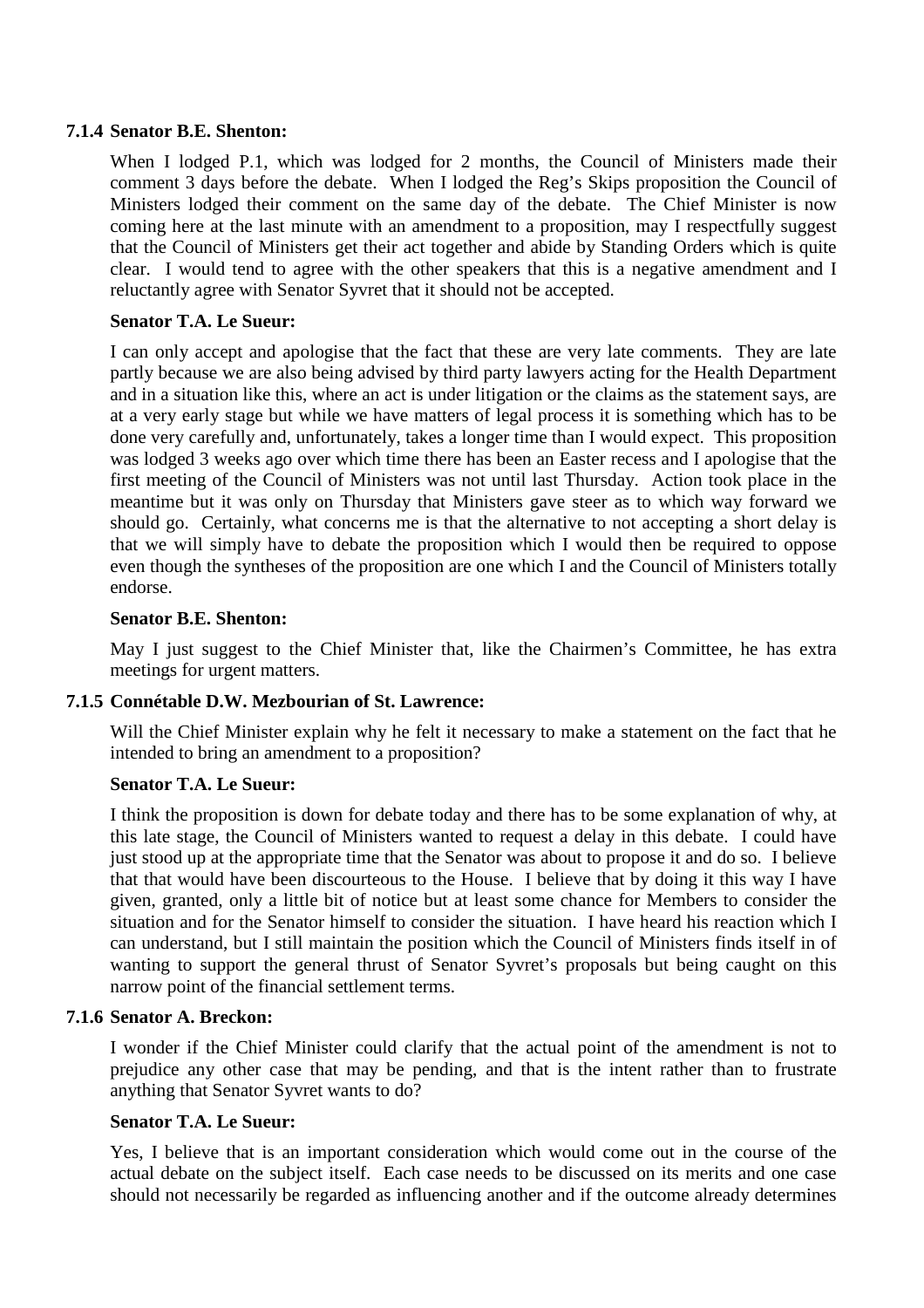a settlement. This is not uncommon in cases where there are more than one claimant and I would think that is just good legal practice.

# **7.1.7 Senator S. Syvret:**

Does the Chief Minister not understand that of the dozens and dozens and dozens of abuse survivors out there, a great majority of them have had wrecked lives and they have lived in isolation of each other even, let alone proper support and care and mutual support. Does he not recognise and see that it is now, in fact, entirely right and justifiable that these people who we, as a society and we as an administration failed, should be able, in fact, to work together and compare notes on each others civil claims. Heaven knows it is not as though we have helped these people in the past. Are we seriously now going to try and further handicap them on a divide-to-rule basis?

# **Senator T.A. Le Sueur:**

No, I think that misrepresents the situation. Certainly, I am sure that those people do and will continue to work together and support one another but every case here potentially is a different situation with different outcomes, just different degrees of severity, and I am not going to second guess the rights of a civil court or anybody else to distinguish between one case and another. All I am saying is that there will be differences from one case to another and that we have to ensure that every claimant gets justice but that the outcome of this new settlement is related to the facts of that case and not simply related to the fact of cases in general. As I say, in view of the fact of the complexities of the way in which the legal claim may well be pursued and the need of the States to ensure that fairness is done to all sides, we believe this is a better way forward.

# **7.1.8 Deputy A.E. Jeune:**

I am just trying to make sure I understand this properly. Could the Minister explain, is his statement about ensuring the claimants' ability to request confidentiality and not for us, as the States, to be putting in confidentiality?

#### **Senator T.A. Le Sueur:**

No, it is for the States or independently it is for both sides but it would be including the States. The States may well require confidentiality in respect of each individual case so that each case is dealt with on its own merits.

# **7.1.9 Deputy M. Tadier:**

I think first of all it is important to say that I believe we are all on the same side here. Nobody wants to restrict anyone's freedom of expression and I think that can be said for all of us. It is just simply a case of how we go about this. There does seem to be a negating here of the proposition I feel, and excuse my childlike simplicity if you will, but on the one hand you have a statement that said no restrictions would be imposed to talk about one's experience and then it says, but you must not talk about any settlement. That is, effectively, what we are being told. Now it seems to me that, say, if someone wanted to write a book about their experiences subsequently, any settlement that you enter into the way that that is arranged and any figure that might come out is part of one's experience. You cannot say that it is any different so you may have a very valid reason for explaining in a book or in an interview, for example, how much you received. You might make an allegation, for example, that I received peanuts from the Government and I should have received more. Then if you cannot back that up with a figure then you could be open to a charge of lying. So, I think it is important here that we establish what experience is and I think that really we either support this and say you are allowed to talk about your experiences or you are not, it is one or the other.

# **The Deputy Bailiff:**

Deputy, can I bring you to your question.